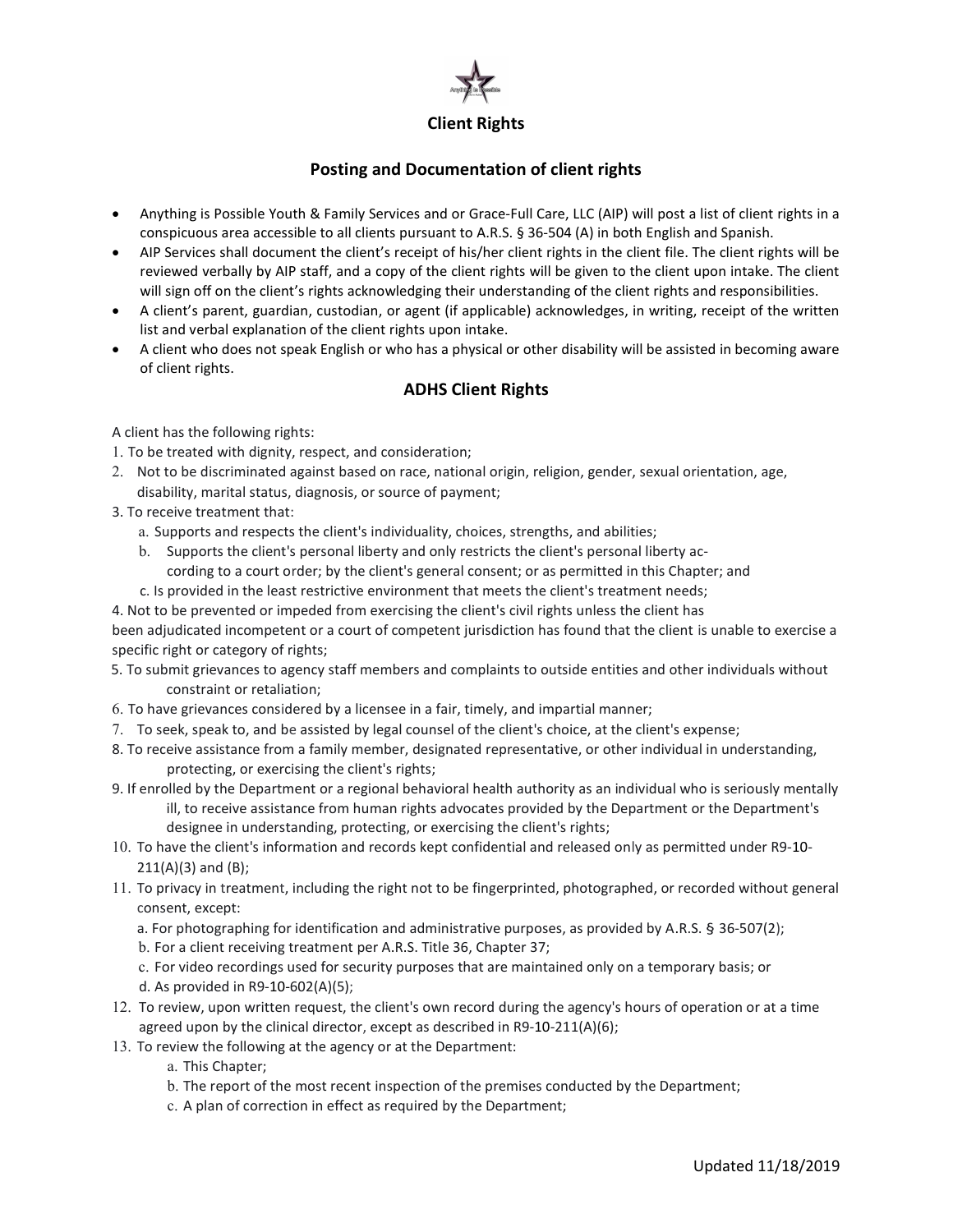

If the licensee has submitted a report of inspection by a nationally recognized accreditation agency in lieu of having an inspection conducted by the Department, the most recent report of inspection conducted by the nationally recognized accreditation agency; and If the licensee has submitted a report of inspection by a nationally recognized accreditation agency in lieu of having an inspection conducted by the Department, a plan of correction in effect as required by the nationally recognized accreditation agency;

- 14. To be informed of all fees that the client is required to pay and of the agency's refund policies and procedures before receiving a behavioral health service, except for a behavioral health service provided to a client experiencing a crisis situation; ,
- 15. To receive a verbal explanation of the client's condition and a proposed treatment, including the intended outcome, the nature of the proposed treatment, procedures involved in the proposed treatment, risks or side effects from the proposed treatment, and alternatives to the proposed treatment;
- 16. To be offered or referred for the treatment specified in the client's treatment plan;
- 17. To receive a referral to another agency if the agency is unable to provide a behavioral health service that the client requests or that is indicated in the client's treatment plan;
- 18. To give general consent and, if applicable, informed consent to treatment, refuse treatment or withdraw general or informed consent to treatment, unless the treatment is ordered by a court according to AR.S. Title 36, Chapter 5, is necessary to save the client's life or physical health, or is provided according to AR.S. § 36- 512;
- 19. To be free from:
	- a. Abuse;
	- b. Neglect;
	- c. Exploitation;
	- d. Coercion;
	- e. Manipulation;
	- f. Sexual abuse;
	- g. Sexual assault;
	- h. Seclusion;
	- i. Restraint;
	- j. Retaliation for submitting a complaint to the Department or another entity;
	- k. Misappropriation of personal and private property by the behavioral health residential facility's personnel members, employees, volunteers or students;
	- l. Discharge or transfer, or threat of discharge or transfer, for reasons unrelated to the client's treatment needs, except as established in a fee agreement signed by the client or the client's parent, guardian, custodian, or agent;
	- m.Treatment that involves the denial of:
		- i. Food,
		- ii. The opportunity to sleep, or
		- iii. The opportunity to use the toilet; and
		- iv. Restraint or seclusion, of any form, used as a means of coercion, discipline, convenience, or retaliation;
- 20. To participate or, if applicable, to have the client's parent, guardian, custodian or agent participate in treatment decisions and in the development and periodic review and revision of the client's written treatment plan;
- 21. To control the client's own finances except as provided by AR.S. § 36-507(5);
- 22. To participate or refuse to participate in religious activities;
- 23. To refuse to perform labor for an agency, except for housekeeping activities and activities to maintain health and personal hygiene;
- 24. To be compensated per state and federal law for labor that primarily benefits the agency and that is not part of the client's treatment plan;
- 25. To participate or refuse to participate in research or experimental treatment;